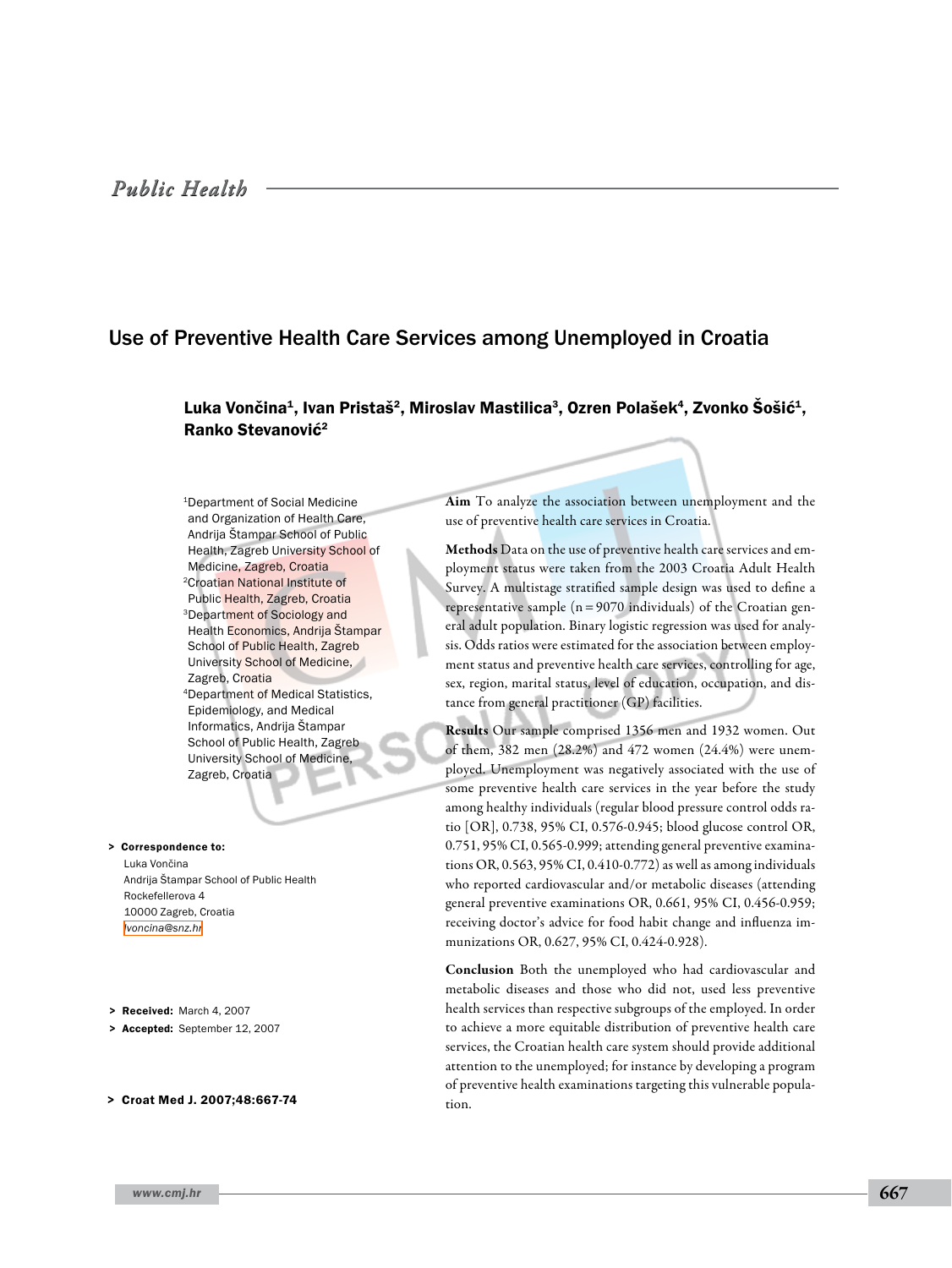Equity in the health sector is one of the central aims of public health policy. In literature there is distinction between horizontal equity, which is a measure of equal treatment for those with equal needs, and vertical equity, which is the extent to which individuals with unequal needs receive different levels of care (1).

In most of the developed countries, the access to publicly provided health care is granted on the basis of need, rather than on the basis of the ability of the individual to afford it. Concordantly, the Croatian constitution defines Croatia as a social state, proclaims social justice to be one of the highest values of the country's constitutional order, and that all Croatian citizens have the right to health care (2). The Croatian Health Care Act states that all citizens of the Republic of Croatia have the right to health care services throughout their entire lives (3). The Croatian state-administered mandatory health insurance scheme has near universal coverage (4) and is provided free of charge to unemployed individuals by the Croatian Institute for Health Insurance.

Use and access are closely related concepts, as access can be defined as the use of health care, conditional on the need for care (5). According to the definition, equality of access can be used as an operable definition of equity, with access defined as the use of health care conditional on the need for care. The effectiveness of and thus the need for preventive programs have been long well established.

It has been well established that the unemployed suffer from worse health than the employed, both internationally (6-11) and in Croatia (12,13), and a number of studies have shown that a positive association exists between unemployment and higher health care consumption (14-16). However, discussions about equity and health care consumption among the unemployed are far from be-

ing conclusive, as other studies argue that the unemployed and other groups associated with extensive use of health care more often have unmet care needs (17,18). The effects of unemployment on the use of preventive services have so far not adequately caught the attention of researchers, neither internationally, nor in Croatia. Our hypothesis was that employment status was associated with the consumption of preventive health services among Croatian citizens. As the unemployed in Croatia receive free mandatory health insurance and as they are relieved of all out-ofpocket expenses related to publicly provided health care services, our hypothesis reflected the influence of psychosocial mechanisms but also the effects of the provision of preventive services in the private market, which the unemployed were less likely to use due to their worse financial status.

## **Participants and methods**

Data on the use of preventive health care services and employment status were taken from the 2003 Croatia Adult Health Survey (CAHS), which covered a wide range of health-related variables (19). A multistage stratified sample design was used to draw a representative sample of general adult population. The survey targeted persons aged ≥18 years living in private households in the Republic of Croatia. Persons living in nonconventional households and institutions, full-time serving members of the Croatian Armed Forces, and the residents of certain remote regions were excluded from the survey. The 2001 Croatian Census was used to select a representative sample of households to be included in this survey (20). The Croatian Bureau of Statistics provided the health survey team with 11 345 randomly selected household addresses from 6 officially defined regions of Croatia (ie, Northern, Eastern, Southern,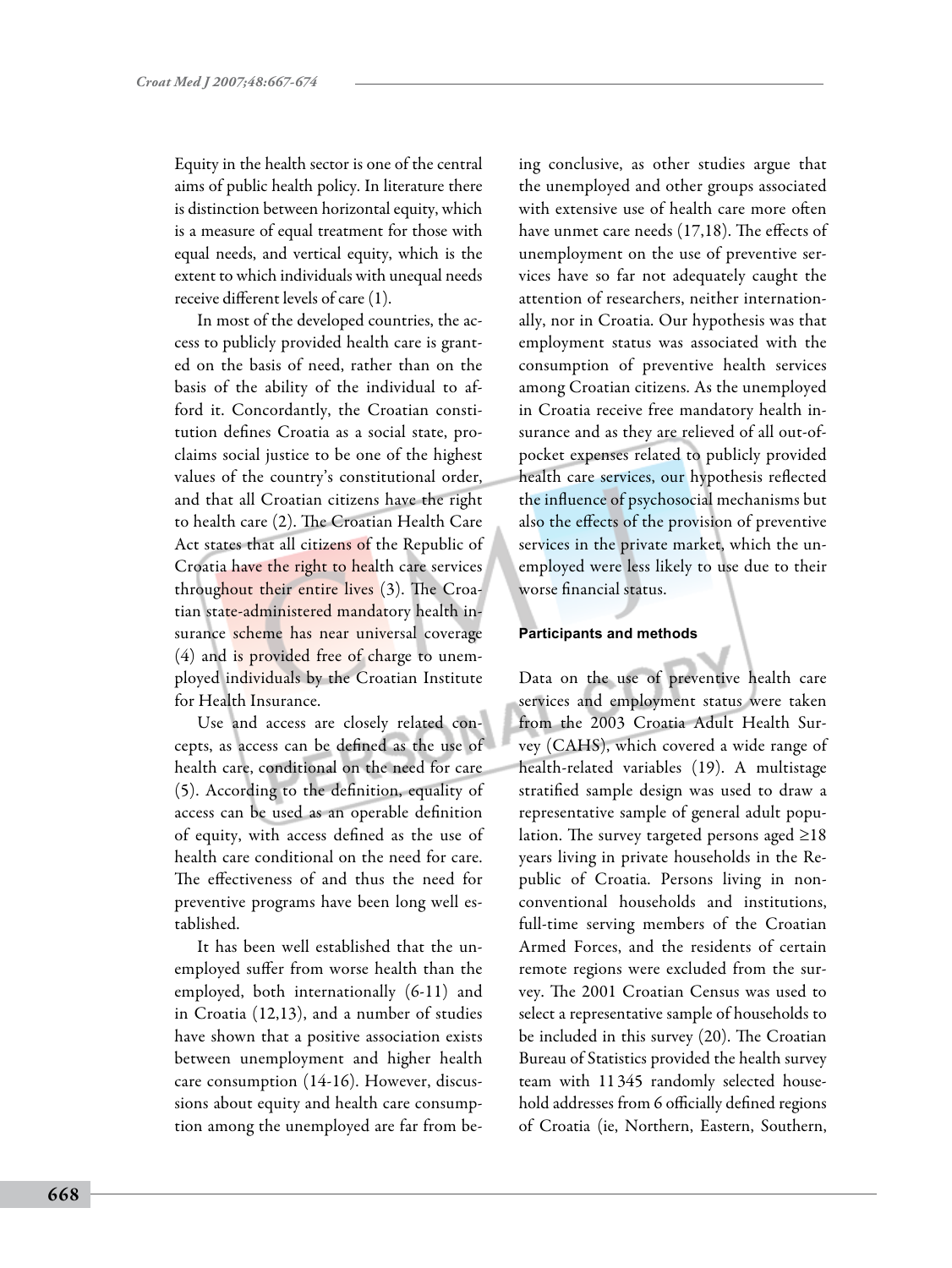Western, Central, and the City of Zagreb). No other individual data were used for the sample definition. In total, 10 766 households were selected to participate in the 2003 CAHS. Response was obtained from 9070 individuals, which gave the overall response rate of 84.3%. The questionnaire was administered by trained public health nurses in face-to-face interviews (21). Data were collected over three months, from April to June 2003.

#### *Outcome measures*

Utilization of preventive services was considered in both healthy and unhealthy individuals in the period of 12 months before the survey. The use of blood pressure control, blood glucose control, general preventive examination and doctor's advice for food habits changes, was considered in those individuals that did not report cardiovascular (hypertension, stroke, heart attack, varicose veins, renal diseases) or metabolic (hyperglycemia, hypercholesterolemia) diseases in their medical history. On the other hand, utilization of preventive health services by individuals that reported cardiovascular and/or metabolic diseases in their medical history was considered for the same activities as for primary prevention and additionally for influenza immunizations. Influenza immunizations are recommended for all chronic patients in Croatia and administered free of charge in order to prevent influenza complications that can sometimes be fatal in that group.

#### *Statistical analysis*

Variables included in the analysis were: age (18-29, 30-64, and 65+), sex, region (Southern, Eastern, Northern, Western, Central, and the City of Zagreb), marital status (married or living with a partner, single, separated or divorced, widowed), education (unfinished primary school, primary school, high school, college, university), self perceived economic status in comparison with average economic status (1 – much worse, 2 – somewhat worse than average, 3 – average, 4 – much better, and 5 – much better than average), aggravating effect of distance from general practitioner's (GP) facilities for the use of health services (answered as no, moderate, extreme), employment (employed and unemployed among capable to work, except students and house-

**Table 1.** Distribution of "employable individuals" from the population by self perceived economic status and need for secondary prevention and distance from general practitioner's (GP) office (n = 3290)

|                                                               | No. (%) of  |             |  |
|---------------------------------------------------------------|-------------|-------------|--|
| Parameter                                                     | men         | women       |  |
| Age group:                                                    |             |             |  |
| 18-29                                                         | 163 (12.0)  | 327 (16.9)  |  |
| 30-64                                                         | 1130 (83.3) | 1565 (81.0) |  |
| 65 and more                                                   | 64 (4.7)    | 41 (2.1)    |  |
| Region:                                                       |             |             |  |
| Zagreb City                                                   | 187 (13.8)  | 379 (19.6)  |  |
| East                                                          | 261 (19.2)  | 295 (15.3)  |  |
| South                                                         | 197 (14.5)  | 337 (17.4)  |  |
| West                                                          | 205 (15.1)  | 298 (15.4)  |  |
| Central                                                       | 282 (20.8)  | 318 (16.5)  |  |
| North                                                         | 225 (16.6)  | 306 (15.8)  |  |
| Marital status:                                               |             |             |  |
| married or living with a partner                              | 947 (69.8)  | 1427 (73.9) |  |
| single                                                        | 311 (22.9)  | 270 (14.0)  |  |
| separated or divorced                                         | 63 (4.6)    | 128 (6.6)   |  |
| widowed                                                       | 35(2.6)     | 106(5.5)    |  |
| Education:                                                    |             |             |  |
| unfinished primary school                                     | 78 (5.7)    | 64 (3.3)    |  |
| primary school                                                | 234 (17.2)  | 260 (13.5)  |  |
| high school or similar school                                 | 811 (59.8)  | 1177 (60.9) |  |
| college                                                       | 100 (7.4)   | 173 (9.0)   |  |
| university                                                    | 131 (9.7)   | 256 (13.3)  |  |
| unknown                                                       | 3(0.2)      | 2(0.1)      |  |
| Economic status:                                              |             |             |  |
| much worse than average                                       | 271 (20.0)  | 262 (13.6)  |  |
| somewhat worse than average                                   | 250 (18.4)  | 333 (17.2)  |  |
| average                                                       | 649 (47.9)  | 1042 (53.9) |  |
| somewhat better than average                                  | 150 (11.1)  | 250 (12.9)  |  |
| much better than average                                      | 36 (2.7)    | 46 (2.4)    |  |
| Aggravating effect of distance for use of<br>health services: |             |             |  |
| no                                                            | 796 (59.2)  | 1321 (68.7) |  |
| moderate                                                      | 119 (8.9)   | 191 (9.9)   |  |
| great                                                         | 26 (1.9)    | 32 (1.7)    |  |
| not applicable                                                | 403 (30.0)  | 379 (19.7)  |  |
| BMI-group:                                                    |             |             |  |
| < 18.5                                                        | 9 (0.7)     | 58 (3.0)    |  |
| 18.5 to 25                                                    | 449 (33.2)  | 1043 (54.1) |  |
| 25 to 30                                                      | 613 (45.4)  | 583 (30.2)  |  |
| 30 to 35                                                      | 222 (16.4)  | 191 (9.9)   |  |
| 35 to 40                                                      | 41 (3.0)    | 44 (2.3)    |  |
| >40                                                           | 17(1.3)     | 9(0.5)      |  |
| Need for secondary prevention:                                |             |             |  |
| no                                                            | 833 (61.4)  | 1150 (59.5) |  |
| yes                                                           | 524 (38.6)  | 783 (40.5)  |  |
| Employment status:                                            |             |             |  |
| employed                                                      | 974 (71.8)  | 1460 (75.6) |  |
| unemployed                                                    | 382 (28.2)  | 472 (24.4)  |  |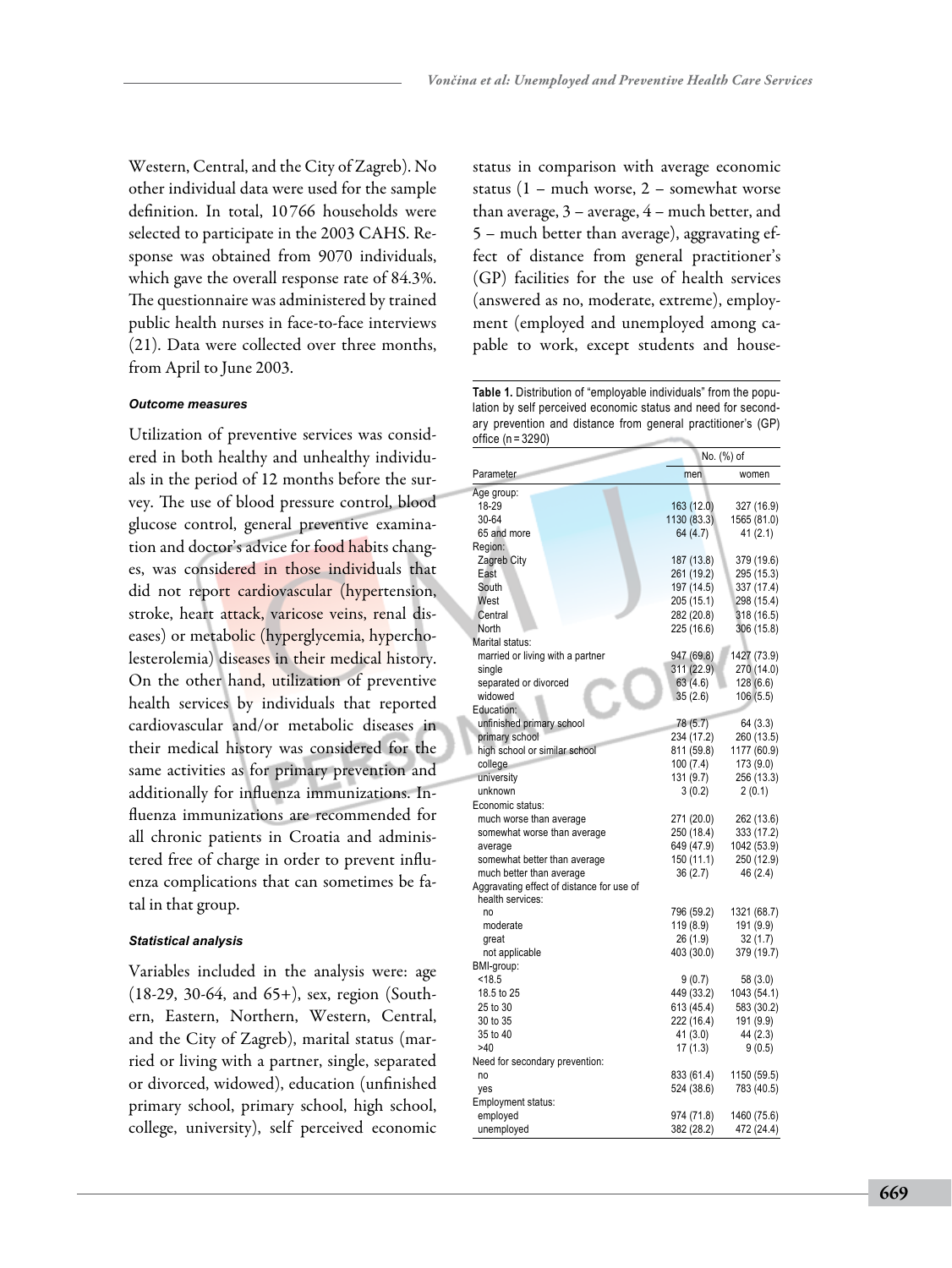wives). For analytical purposes we used binary logistic regression. Adjusted odds ratios (OR) were estimated for the presence of association between employment status and preventive health services use, controlling for age, sex, region, marital status, education, self perceived economic status, and distance from GP facilities. All confidence intervals (CI) that were estimated for adjusted odds ratios were calculated with 95% probability levels. Software SAS V8.02 (SAS Institute Inc., Cary, NC, USA) was used for analysis.

### **Results**

We started the statistical analysis by dividing the population into subgroups of 974 (71.8%) and 1460 (75.6%) employed, and 382 (28.2%) and 472 (24.4%) unemployed men and women, respectively (excluding 230 students, 3229 retired, 1970 housewives, and 351 person with unspecified employment status) (Table 1). The majority of the employable population (83.3% men and 81.0% women) was in the 30-64 age group. They were evenly distributed over the country regions (from 13% to 21% for each region). Most respondents (69.8% men and 73.9% women) were married or living with a

partner. The majority had high school or vocational school education (59.8% men and 60.9% women). Most of them (47.9% men and 53.9% women) were in the group that had "average" self-perceived economic status.

Among the individuals who did not report having cardiovascular or metabolic diseases (Table 2), unemployed persons used significantly less primary prevention services than the employed, after controlling for age, sex, region, marital status, education, self perceived economic status, body mass index (BMI), and distance from GP facilities. The negative association with the unemployment status was strongest with general preventive examinations attendance (OR, 0.563; 95% CI, 0.410-0.772; *P*=0 .001), blood pressure control (OR, 0.738; 95% CI, 0.576-0.945; *P*=0.016), and blood glucose control (OR, 0.751; 95% CI, 0.565-0.999; *P*=0.049). The association with receiving doctor's advice for food habits changes, was not statistically significant ( $P = 0.564$ ).

Among individuals who reported having cardiovascular and metabolic diseases (Table 3), unemployed persons used some of the analyzed preventive services significantly less than employed individuals. After controlling

| Table 2. Utilization of preventive services in healthy individuals in the 12 months preceding 2003 Croatia Adult Health Survey* |         |                          |             |            |            |  |  |
|---------------------------------------------------------------------------------------------------------------------------------|---------|--------------------------|-------------|------------|------------|--|--|
| Parameter                                                                                                                       |         | Adjusted OR (unemployed) | 95% CI      | No. (%) of |            |  |  |
|                                                                                                                                 |         |                          |             | emploved   | unemployed |  |  |
| Blood pressure control                                                                                                          | 0.016   | 0.738                    | 0.576-0.945 | 481 (32.2) | 117 (23.9) |  |  |
| Blood glucose control                                                                                                           | 0.049   | 0.751                    | 0.565-0.999 | 336 (22.5) | 80 (16.4)  |  |  |
| General preventive examination                                                                                                  | < 0.001 | 0.563                    | 0.410-0.772 | 301 (20.2) | 59 (12.1)  |  |  |
| Doctor's advice for food habits change                                                                                          | 0.564   | 0.890                    | 0.600-1.321 | 140 (9.4)  | 39(8.0)    |  |  |

\*Variables included in the models were sex, age, region, distance from facilities, marital status, educational status, economic status, and body mass index.

**Table 3.** Individuals who reported cardiovascular and/or metabolic diseases; utilization of preventive services in the 12 months preceding 2003 Croatia Adult Health Survey\*

| Parameter                              | D     | Adjusted OR (unemployed) | 95% CI      | No. (%) of |            |
|----------------------------------------|-------|--------------------------|-------------|------------|------------|
|                                        |       |                          |             | emploved   | unemployed |
| Blood pressure control                 | 0.268 | 0.863                    | 0.666-1.120 | 557 (59.2) | 198 (54.2) |
| Blood glucose control                  | 0.396 | 1.129                    | 0.854-1.492 | 537 (42.9) | 217 (40.5) |
| General preventive examination         | 0.029 | 0.661                    | 0.456-0.959 | 240 (25.5) | 57 (15.6)  |
| Doctor's advice for food habits change | 0.349 | 1.154                    | 0.856-1.555 | 319 (34.0) | 131 (35.9) |
| Influenza immunization                 | 0.020 | 0.627                    | 0.424-0.928 | 145 (15.4) | 41 (11.2)  |

\*Variables included in the models: sex, age, region, distance from facilities, marital status, educational status, economic status, and body mass index.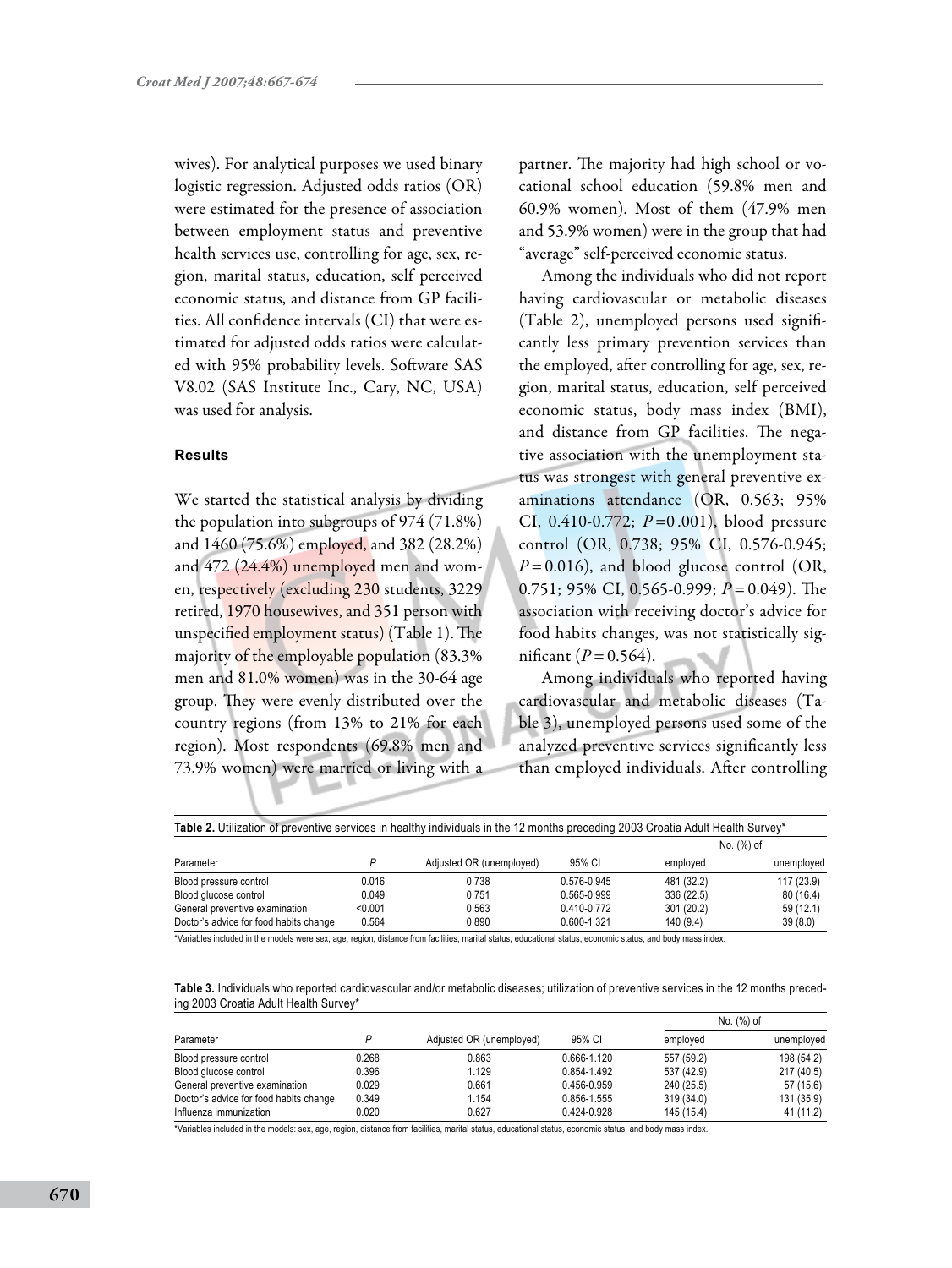for age, sex, region, marital status, education, self perceived economic status, BMI, and distance from facilities the negative association with the unemployment status was strongest for influenza immunization (OR, 0.627; 95% CI, 0.424-0.928; *P*=0 .020) and with general preventive examinations attendance (OR, 0.661;95% CI, 0.456-0.959; *P*=0.029). The associations with blood pressure control, blood glucose control, and doctor's advice for food habits changes were not statistically significant (*P*=0.268, *P*=0.396, and *P*=0.349, respectively).

## **Discussion**

Our study found that both the unemployed with cardiovascular and metabolic diseases in Croatia and those without it used less preventive health services than the respective subgroups of the employed. Most of the studies suggest that the unemployed use health care services more frequently than the employed (13-16). Others found that the number of primary health care visits increased from a low to a normal level when a person was reemployed after a period of unemployment, and decreased during re-unemployment (22), and that a lack of employment may be related to unmet care needs, especially among the unemployed who are experiencing psychological symptoms (23). However, the issue of use of preventive health care programs among the unemployed has so far been largely neglected. Similar to our study, Australian authors reported that examinees of low socioeconomic status (including the unemployed) received less preventive care (6).

Due to the cross-sectional design of our study, we cannot discuss causation between unemployment and lower preventive health care use in Croatia. However, information provided by this research may provide useful

information that might shed additional light on what is already known. Furthermore, arguments presented by other researchers may be relevant to Croatian circumstances, particularly in the light of the results obtained by this study. While it might be argued that the unemployed are generally of lower socioeconomic status than the employed, several factors that explain the relationship between socioeconomic status and abstaining from care are usually discussed in literature. The association between economic costs of care and under provision has been thoroughly researched in lower socioeconomic groups. It has been shown that even with insurance coverage, cost sharing in terms of co-payments, co-insurance, and deductibles in general exert a negative impact on receipt of preventive services and counseling (24). However, socioeconomic disparities remain high even in countries such as Croatia that have universal health insurance coverage (25), ie where the unemployed are entitled to free health insurance. The strong effects of poverty status and education remain even after controlling for access to care; this may reflect an influence of unmeasured effects of socio-economic status on the receipt of preventive services and counseling (26).

In our study, utilization of preventive services was analyzed after controlling for economic status, thus reinforcing the arguments that associate underutilization and unemployment itself as a variable. This might reflect the results of current Croatian practice, where companies often organize preventive examinations for their employees and is in accord with our findings, as the greatest difference in use was discovered in attending general preventive examinations.

Waters reports that most of the theoretical and empirical discussions published so far analyzed horizontal equity (27). Our study also analyzed horizontal equity and found that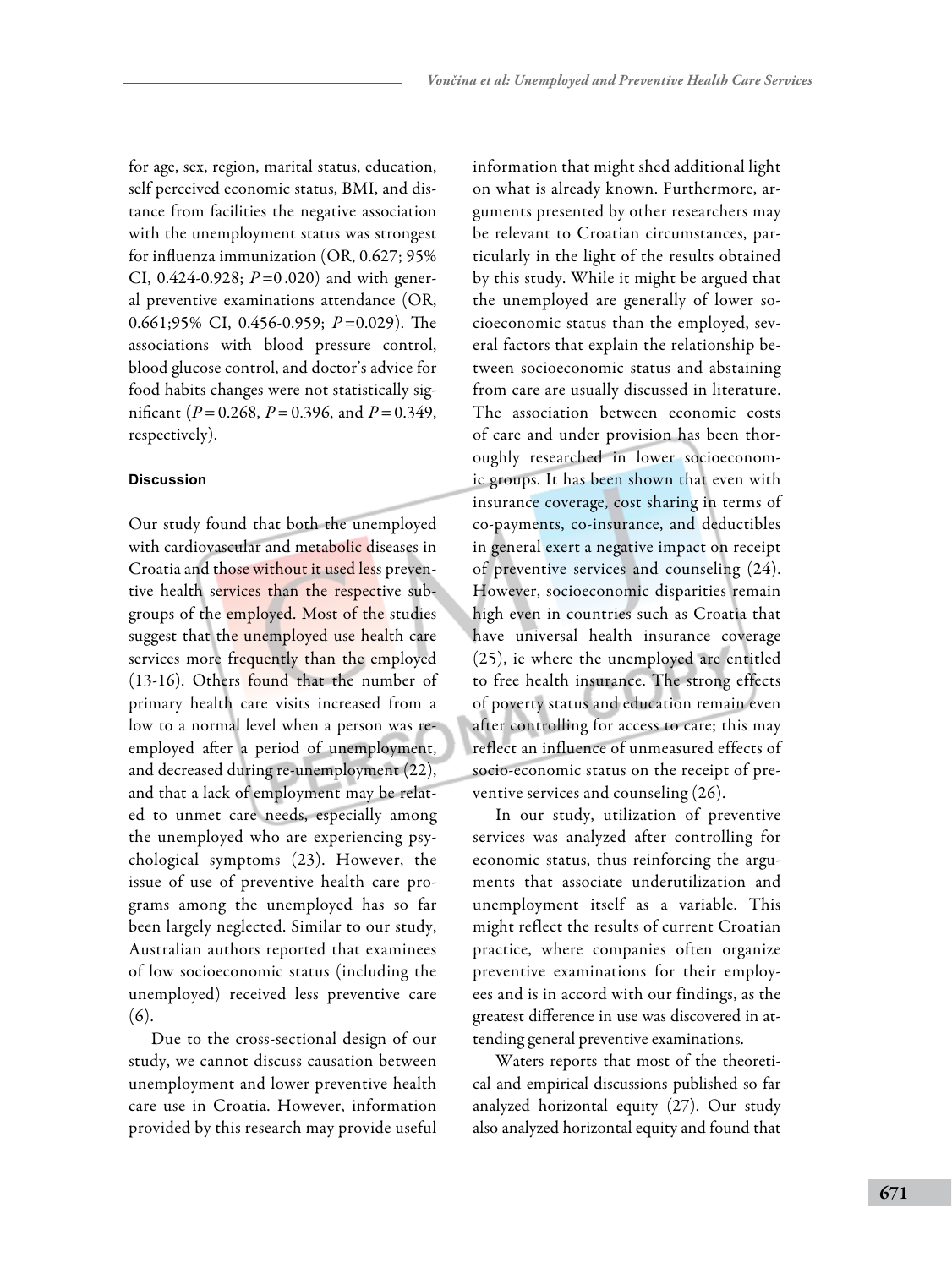equals (the employed and unemployed) do not use preventive services equally. However, we would also like to pay attention to issues pertaining to vertical equity as we argue that the unemployed should be positively discriminated with regards to the provision of preventive health services. If we accept the propositions that preventive health care services are beneficial to health and that unemployment negatively affects utilization, it might be argued that unemployment negatively influences health. While societies may produce inequalities and inequities by themselves or by the way in which they function, health care systems should not follow the same pattern. On the contrary, health care systems of most developed countries are meant to protect the vulnerable and provide services for all, irrespective of their socio-economic status. Data presented by this study suggest that the Croatian health care system does not entirely succeed in accomplishing this, and that it may actually be contributing to the growth of the health gap between the employed and the unemployed. Negative discrimination in the provision of preventive health care services based on the criterion of employment status is contradictory to the health care system's core social concepts. On the contrary, due to their documented worse health status (or higher chance of being in ill health), it might be argued that the unemployed are in greater need of preventive health care services than the employed.

Furthermore, it has been suggested that unemployed persons who have developed health related difficulties and chronic health problems have difficulties in returning to work (28,29). The possible inequity in health care utilization in the unemployed groups may thereby influence not only health, but also the ability of these groups to return to employment. This argument might be of special relevance to transition

economies such as Croatia, suffering from high unemployment rates.

The conclusions of our study need to be considered in the light of a number of limitations to this research. First, the cross-sectional nature of CAHS does not allow us to conclude on causation. Second, results may be subject to recall bias as CAHS recorded self reported use and health status. Third, due to the wording of the questions, CAHS only recorded events in the 12 months previous to its administration. Fourthly, although the interviewed individuals were selected randomly among household members and the overall response rate was quite high, it may be argued that the unemployed were less likely to decline participation due to working obligations as opposed the employed. Finally, CAHS was undertaken in 2003 and, although we are not aware of any organized efforts targeted at the health of the unemployed in the meantime, 4 years have passed between the survey and the publication of our result.

However, we believe that the policy implications of arguments presented by this paper are clear. In order to achieve equal access for equal needs, health care systems should provide additional attention to vulnerable groups such as the unemployed. In terms of practical steps, variables, such as economic costs, that have been found to influence under-utilization should be adequately addressed. In times of, internationally omnipresent, cost containment measures heavily relying on interventions on demand side ie, patient cost sharing, this argument is of particular importance. Furthermore, to better and more cost efficiently meet the needs of the unemployed, it is essential to heighten awareness of psychological problems, such as depression and anxiety, that are more common in this group (30-32), and which prevent the population from seeking care and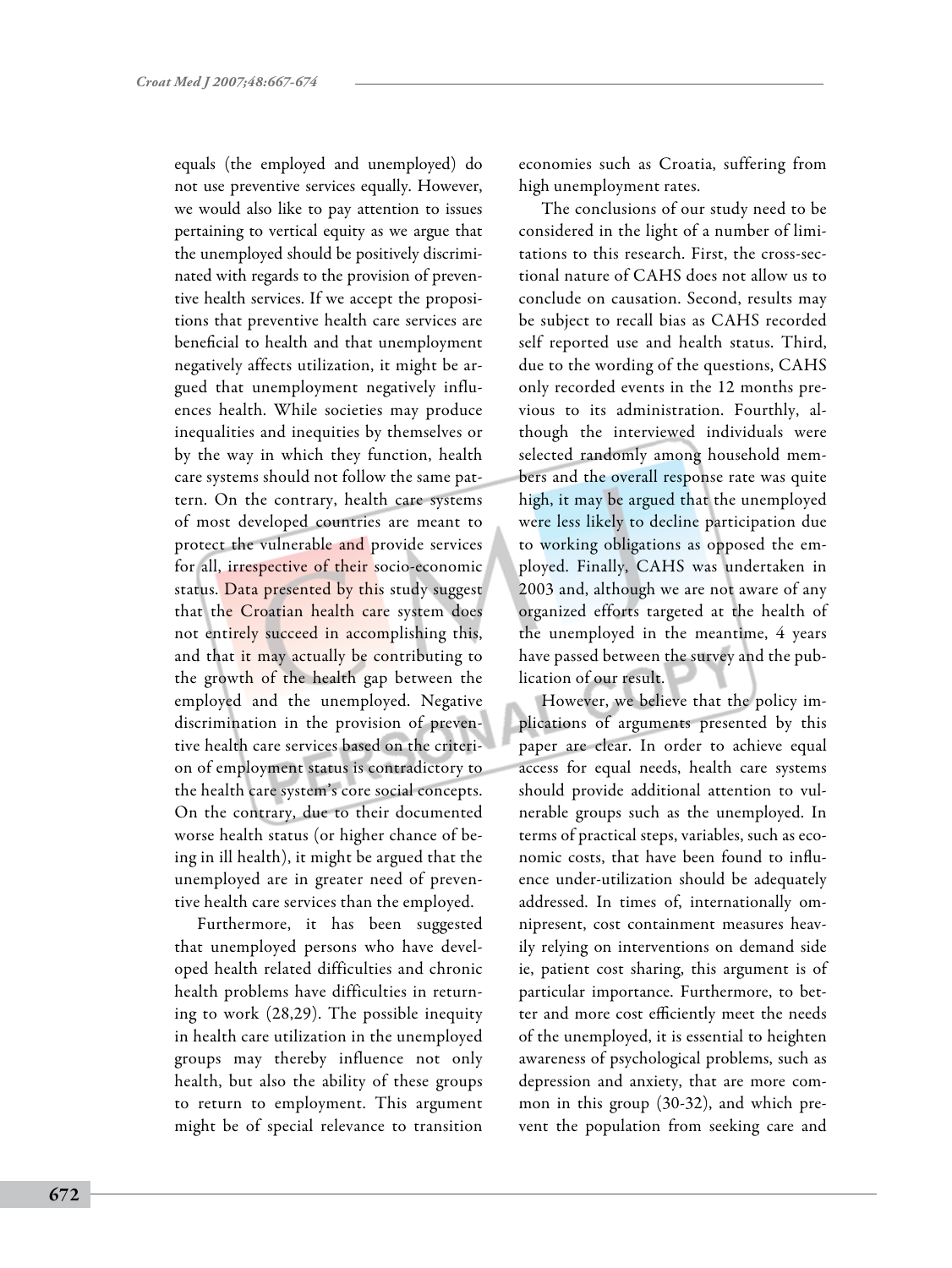make them especially vulnerable to unmet health care needs (23).

Finally, we argue that in order to achieve equal access for equal needs for both the employed and the unemployed, health care systems might have to pay more attention on the unemployed who are less likely to use the benefits that they offer. Thus, in order to be truly equitable, in some aspects they might reorient their development toward providing equal utilization for equal needs, rather than just offering equal access to everybody as the more privileged take better use of it than the underprivileged. This course of action would be in line with the vertical equity criterion, as it would ensure that the unemployed, who are in greater need of both curative and preventive health care, receive proportionally more services. In the light of the finding of this study, this may imply organizing preventive examinations targeted specifically at the unemployed.

#### **Acknowledgments**

Displayed results were obtained from data collected through the project "Regionalism of cardiovascular behavioral risks – model of intervention," (Project No 108-1080135-0264) which was funded by the Croatian Ministry of Science, Education, and Sports.

#### **References**

- 1 Mooney G, Jan S. Vertical equity: weighting outcomes? or establishing procedures? Health Policy. 1997;39:79-87. [Medline:10164908](http://www.ncbi.nlm.nih.gov/sites/entrez?cmd=Retrieve&db=PubMed&list_uids=10164908&dopt=Abstrac)
- Constitution of the Republic of Croatia [in Croatian]. Croatian Parliament 2001. Narodne Novine No. 41/2001.
- Health care act [in Croatian]. Narodne Novine. No. 121/03.
- Voncina L, Dzakula A, Mastilica M. Health care funding reforms in Croatia: a case of mistaken priorities. Health Policy. 2007;80:144-57[. Medline:16621119](http://www.ncbi.nlm.nih.gov/sites/entrez?cmd=Retrieve&db=PubMed&list_uids=16621119&dopt=Abstrac)
- 5 Mooney G. What does equity in health mean? World Health Stat Q. 1987;40:296-303[. Medline:3433797](http://www.ncbi.nlm.nih.gov/sites/entrez?cmd=Retrieve&db=PubMed&list_uids=3433797&dopt=Abstrac)
- 6 Charles J, Valenti L, Britt H. GP visits by health care card holders. A secondary analysis of data from Bettering the Evaluation and Care of Health (BEACH), a national study of general practice activity in Australia. Aust Fam Physician. 2003;32:85-8, 94.
- Baker D, Mead N, Campbell S. Inequalities in morbidity and consulting behaviour for socially vulnerable groups. Br J Gen Pract. 2002;52:124-30. [Medline:11885821](http://www.ncbi.nlm.nih.gov/sites/entrez?cmd=Retrieve&db=PubMed&list_uids=11885821&dopt=Abstrac)
- 8 Bartley M. Unemployment and ill health: understanding the relationship. J Epidemiol Community Health. 1994;48:333- 7. [Medline:7964329](http://www.ncbi.nlm.nih.gov/sites/entrez?cmd=Retrieve&db=PubMed&list_uids=7964329&dopt=Abstrac)
- 9 Ezzy D. Unemployment and mental health: a critical review. Soc Sci Med. 1993;37:41-52. [Medline:8332923](http://www.ncbi.nlm.nih.gov/sites/entrez?cmd=Retrieve&db=PubMed&list_uids=8332923&dopt=Abstrac)
- 10 Hammarstrom A. Health consequences of youth unemployment. Public Health. 1994;108:403-12. [Medline:7997489](http://www.ncbi.nlm.nih.gov/sites/entrez?cmd=Retrieve&db=PubMed&list_uids=7997489&dopt=Abstrac)
- 11 Iversen L, Andersen O, Andersen PK, Christoffersen K, Keiding N. Unemployment and mortality in Denmark, 1970- 80. BMJ. 1987;295:879-84. Clin Res Ed[. Medline:3119084](http://www.ncbi.nlm.nih.gov/sites/entrez?cmd=Retrieve&db=PubMed&list_uids=3119084&dopt=Abstrac)
- 12 Šverko B, Galić Z, Maslić-Seršić D. Unemployment and social exclusion: a longitudinal study [in Croatian]. Revija za Socijalnu Politiku. 2006;13:1-14.
- 13 Dragun A, Russo A, Rumboldt M. Socioeconomic stress and drug consumption: unemployment as an adverse health factor in Croatia. Croat Med J. 2006;47:685-92. [Medline:17042059](http://www.ncbi.nlm.nih.gov/sites/entrez?cmd=Retrieve&db=PubMed&list_uids=17042059&dopt=Abstrac)
- 14 Carr-Hill RA, Rice N, Roland M. Socioeconomic determinants of rates of consultation in general practice based on fourth national morbidity survey of general practices. BMJ. 1996;312:1008-12[. Medline:8616346](http://www.ncbi.nlm.nih.gov/sites/entrez?cmd=Retrieve&db=PubMed&list_uids=8616346&dopt=Abstrac)
- 15 Field KS, Briggs DJ. Socio-economic and locational determinants of accessibility and utilization of primary health-care. Health Soc Care Community. 2001;9:294-308. [Medline:11560745](http://www.ncbi.nlm.nih.gov/sites/entrez?cmd=Retrieve&db=PubMed&list_uids=11560745&dopt=Abstrac)
- 16 D'Arcy C, Siddique CM. Unemployment and health: an analysis of "Canada Health Survey" data. Int J Health Serv. 1985;15:609-35. [Medline:3878339](http://www.ncbi.nlm.nih.gov/sites/entrez?cmd=Retrieve&db=PubMed&list_uids=3878339&dopt=Abstrac)
- Bijl RV, Ravelli A. Psychiatric morbidity, service use, and need for care in the general population: results of The Netherlands Mental Health Survey and Incidence Study. Am J Public Health. 2000;90:602-7. [Medline:10754976](http://www.ncbi.nlm.nih.gov/sites/entrez?cmd=Retrieve&db=PubMed&list_uids=10754976&dopt=Abstrac)
- 18 Westin M, Ahs A, Bränd Persson K, Westerling R. A large proportion of Swedish citizens refrain from seeking medical care – lack of confidence in the medical services a plausible explanation? Health Policy. 2004;68:333-44. [Medline:15113644](http://www.ncbi.nlm.nih.gov/sites/entrez?cmd=Retrieve&db=PubMed&list_uids=15113644&dopt=Abstrac)
- 19 Croatian Adult Health Survey. Users' guide. In: 2003 Croatian Adult Health Survey (CAHS) Master microdata file documentation [on CD-ROM]. Canadian Society for International Health and Republic of Croatia Ministry of Health. Health Systems Project IBRD Loan 4513-0 HR; Zagreb: 2003.
- 20 Census of population households and dwellings 31st March 2001. Central Bureau of Statistics, Department of Statistical Information and Documentation, Republic of Croatia; 2003.
- 21 Vuletić S, Kern J. Hrvatska zdravstvena anketa 2003. Hrvatski Časopis za Javno Zdravstvo. 2005;1:1.
- 22 Virtanen P. Unemployment, re-employment and the use of primary health care services. Scand J Prim Health Care. 1993;11:228-33. [Medline:8146505](http://www.ncbi.nlm.nih.gov/sites/entrez?cmd=Retrieve&db=PubMed&list_uids=8146505&dopt=Abstrac)
- 23 Ahs AM, Westerling R. Health care utilization among persons who are unemployed or outside the labour force. Health Policy. 2006;78:178-93. [Medline:16343685](http://www.ncbi.nlm.nih.gov/sites/entrez?cmd=Retrieve&db=PubMed&list_uids=16343685&dopt=Abstrac)
- 24 Solanki G, Schauffler HH. Cost-sharing and the utilization of clinical preventive services. Am J Prev Med. 1999;17:127- 33. [Medline:10490055](http://www.ncbi.nlm.nih.gov/sites/entrez?cmd=Retrieve&db=PubMed&list_uids=10490055&dopt=Abstrac)
- 25 Chaix B, Boëlle PY, Guilbert P, Chauvin P. Area-level determinants of specialty care utilization in France: a multilevel analysis. Public Health. 2005;119:97-104. [Medline:15694956](http://www.ncbi.nlm.nih.gov/sites/entrez?cmd=Retrieve&db=PubMed&list_uids=15694956&dopt=Abstrac)